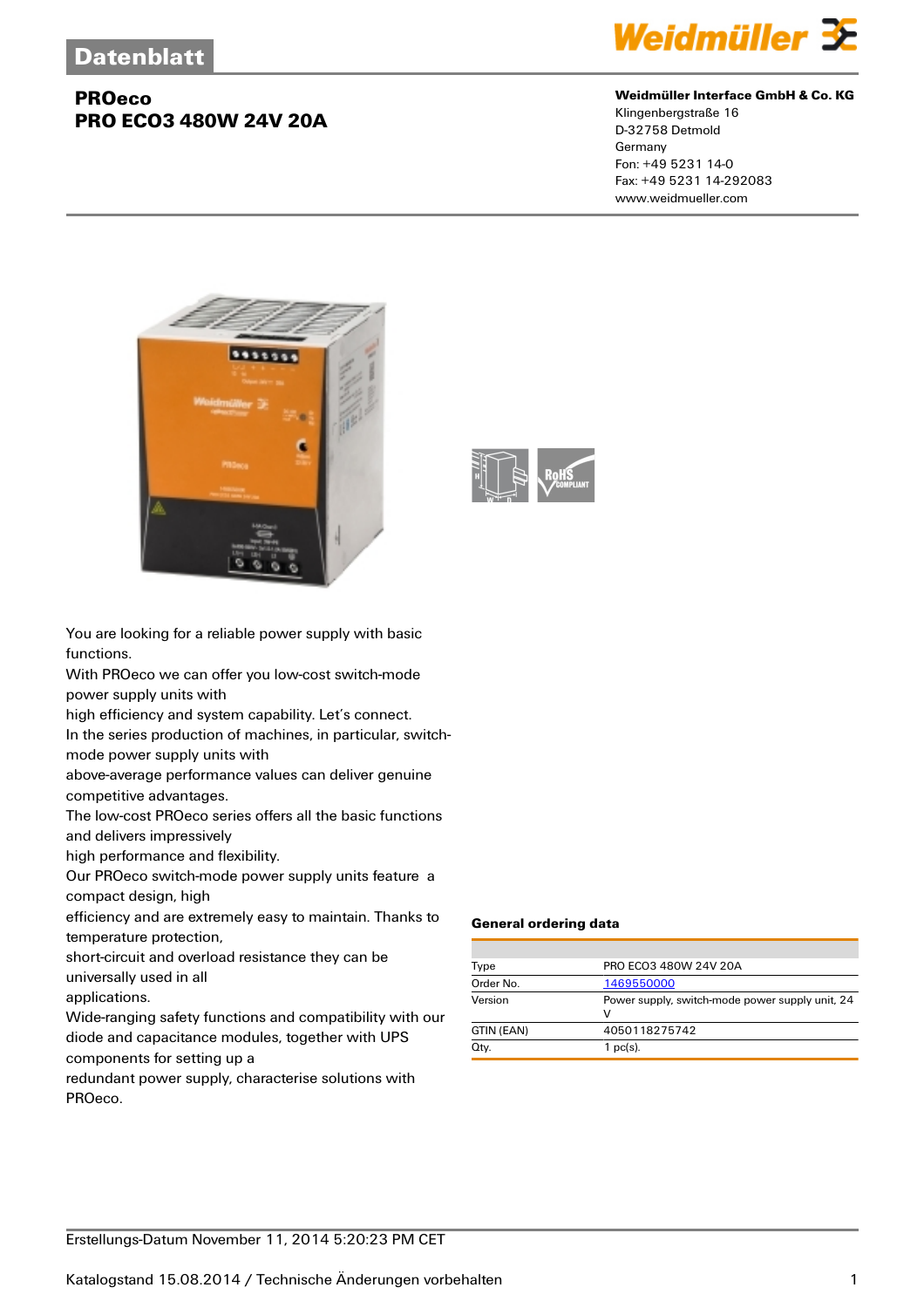# **Technische Daten**

**Dimensions and weights**



## **Weidmüller Interface GmbH & Co. KG**

Klingenbergstraße 16 D-32758 Detmold Germany Fon: +49 5231 14-0 Fax: +49 5231 14-292083

| Width                                       | 100 mm                                                                                                                                                                                                             | Height                                 | 125 mm                                       |
|---------------------------------------------|--------------------------------------------------------------------------------------------------------------------------------------------------------------------------------------------------------------------|----------------------------------------|----------------------------------------------|
| Depth                                       | 120 mm                                                                                                                                                                                                             | Net weight                             | 1,495 g                                      |
| <b>Temperatures</b>                         |                                                                                                                                                                                                                    |                                        |                                              |
|                                             |                                                                                                                                                                                                                    |                                        |                                              |
| Operating temperature                       | -25 °C70 °C                                                                                                                                                                                                        | Storage temperature                    | $-40 °C85 °C$                                |
| Input                                       |                                                                                                                                                                                                                    |                                        |                                              |
|                                             |                                                                                                                                                                                                                    |                                        |                                              |
| AC current consumption                      | 1.2 A @ $3 \times 500$ V AC /<br>1.5 A @ 3 x 400 V AC                                                                                                                                                              | AC input voltage range                 | 3 x 3203 x 575 V AC / 2<br>x 3602 x 575 V AC |
| Connection system [Input]                   | Screw connection                                                                                                                                                                                                   | DC current consumption                 | 0.7 A @ 800 V DC / 1.2 A<br>@ 450 V DC       |
| DC input voltage range                      | 450800 V DC (max. 500<br>V DC acc. to UL508)                                                                                                                                                                       | Frequency range AC                     | 4763 Hz                                      |
| Input frequency                             | 47.63 Hz                                                                                                                                                                                                           | Input fuse (internal)                  | Yes                                          |
| Inrush current                              | max. 50 A                                                                                                                                                                                                          | Rated input voltage                    | 3 x 4003 x 500 V AC<br>(wide-range input)    |
| Recommended back-up fuse                    | 4 A / DI, safety fuse<br>35 A, Char. C, circuit<br>breaker                                                                                                                                                         |                                        |                                              |
| output                                      |                                                                                                                                                                                                                    |                                        |                                              |
|                                             |                                                                                                                                                                                                                    |                                        |                                              |
| Capacitive load                             | unrestricted                                                                                                                                                                                                       | Connection system [Output]             | Screw connection                             |
| Continuous output current @ URated          | 20 A @ 55 °C, 15 A @ 70<br>°C                                                                                                                                                                                      | Output voltage                         | 24 V                                         |
| Output voltage                              | 2228 V (adjustable via<br>potentiometer)                                                                                                                                                                           | Overload protection                    | Yes                                          |
| Parallel connection option                  | yes, max. 3                                                                                                                                                                                                        | Protection against inverse voltage     | Yes                                          |
| Ramp-up time                                | $\leq 100$ ms                                                                                                                                                                                                      | Rated (nominal) output current @ UNom  | 20 A @ 55 °C                                 |
| Rated output voltage                        | 24 V DC ± 1 %                                                                                                                                                                                                      | Residual ripple, breaking spikes       | <50 mV <sub>SS</sub> @ 24 V DC, $I_N$        |
| <b>General data</b>                         |                                                                                                                                                                                                                    |                                        |                                              |
|                                             |                                                                                                                                                                                                                    |                                        |                                              |
| AC failure bridging time @ I <sub>Nom</sub> | > 30 ms @ 3 x 500 V AC /<br>> 20 ms @ 3 x 400 V AC                                                                                                                                                                 | Degree of efficiency                   | 89%                                          |
| Earth leakage current, max.                 | 1 <sub>mA</sub>                                                                                                                                                                                                    | Housing version                        | Metal, corrosion resistant                   |
| Indication                                  | LED green (U <sub>output</sub> ><br>21.6 V DC), LED yellow<br>$(I_{\text{output}} > 90\% I_{\text{Rated}}$<br>typ.), LED red (overload,<br>overtemperature, short-<br>circuit, $U_{\text{output}}$ < 20.4 V<br>DC) | <b>MTBF</b>                            | > 500,000 h acc. to IEC<br>1709 (SN29500     |
| Max. perm. air humidity (operational)       |                                                                                                                                                                                                                    | Mounting position, installation notice | horizontally, on terminal                    |
| Operating temperature                       | 5 %95 % RH                                                                                                                                                                                                         | Power factor (approx.)                 | rail TS 35<br>> 0.55 @ 3 x 500 V AC / >      |
|                                             | -25 °C70 °C                                                                                                                                                                                                        |                                        | $0.65@3 \times 400 VAC$                      |
| Power loss, idling                          | 8 W                                                                                                                                                                                                                | Power loss, nominal load               | 48 W                                         |
| Protection against over-heating             | Yes                                                                                                                                                                                                                | Short-circuit protection               | Yes                                          |
|                                             |                                                                                                                                                                                                                    |                                        |                                              |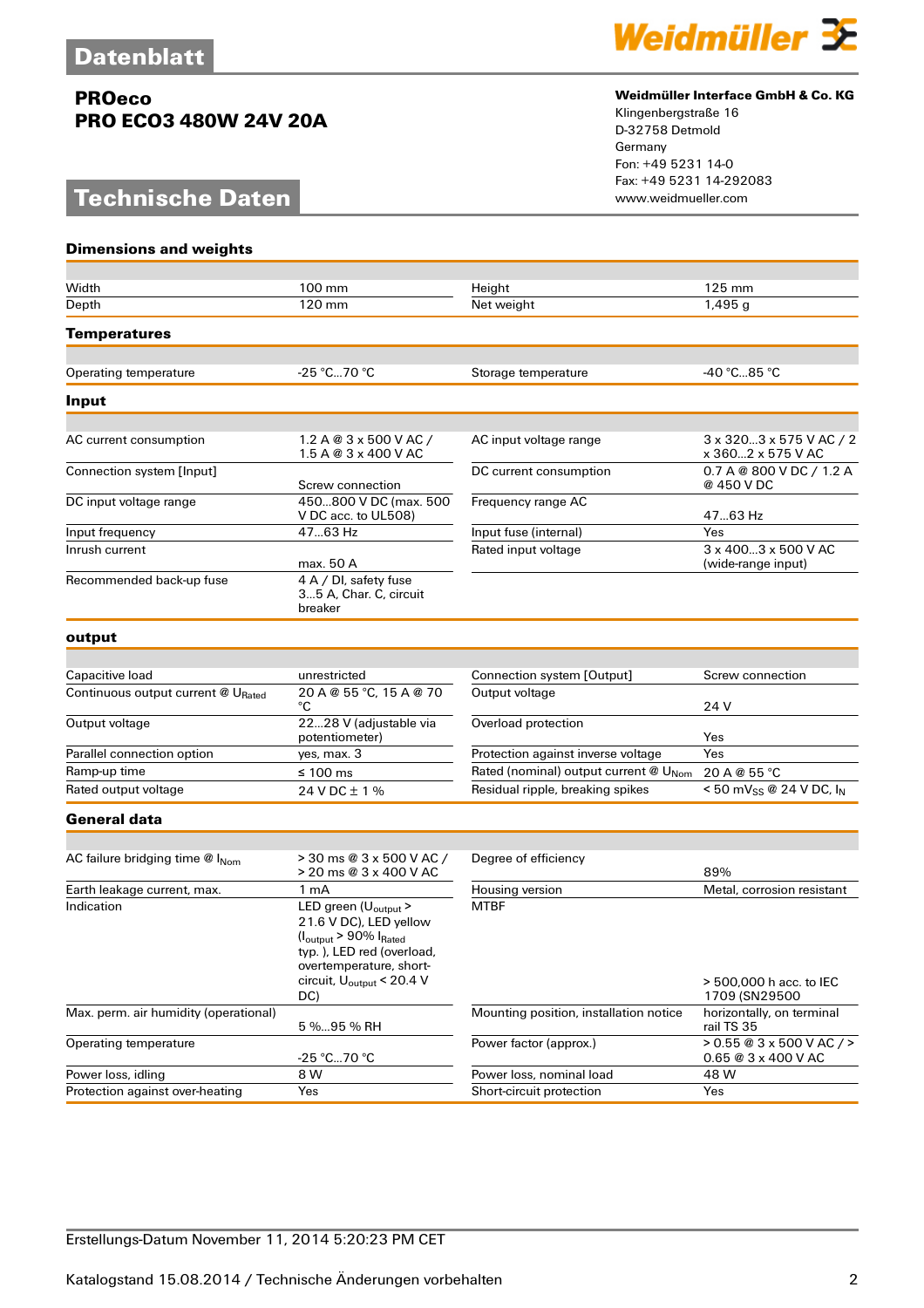# **Technische Daten**

**EMC / shock / vibration**



#### **Weidmüller Interface GmbH & Co. KG**

Klingenbergstraße 16 D-32758 Detmold Germany Fon: +49 5231 14-0 Fax: +49 5231 14-292083

| Limiting of mains voltage harmonic             | in accordance with EN                              | Noise emission acc. to EN55022                                 |                                              |
|------------------------------------------------|----------------------------------------------------|----------------------------------------------------------------|----------------------------------------------|
| currents                                       | 61000-3-2                                          |                                                                | Class B                                      |
| Vibration resistance IEC 60068-2-6             |                                                    | Interference immunity test acc. to                             | EN 61000-4-2 (ESD),<br>EN 61000-4-3 (RS), EN |
|                                                |                                                    |                                                                | 61000-4-4 (burst), EN                        |
|                                                |                                                    |                                                                | 61000-4-5 (surge), EN                        |
|                                                |                                                    |                                                                | 61000-4-6 (conducted),                       |
|                                                |                                                    |                                                                | EN61000-4-8 (Fields),                        |
| Shock resistance IEC 60068-2-27                | 1 g according to EN50178<br>15 g In all directions |                                                                | EN61000-4-11 (Dips)                          |
|                                                |                                                    |                                                                |                                              |
| <b>Insulation coordination</b>                 |                                                    |                                                                |                                              |
|                                                |                                                    |                                                                |                                              |
| Class of protection                            | I, with PE connection                              | Insulation voltage input / earth                               | $2$ kV                                       |
| Insulation voltage output / earth              | $0.5$ kV                                           | Insulation voltage, input/output                               | 3 kV                                         |
| Pollution severity                             | $\overline{2}$                                     |                                                                |                                              |
| <b>Electrical safety (applied standards)</b>   |                                                    |                                                                |                                              |
|                                                |                                                    |                                                                |                                              |
| Electrical machine equipment                   | Acc. to EN60204                                    | For use with electronic equipment                              | Acc. to EN50178 /<br><b>VDE0160</b>          |
| Protection against dangerous shock<br>currents | Acc. to VDE0106-101                                | Protective separation / protection<br>against electrical shock | VDE0100-410 / acc. to<br>DIN57100-410        |
| Safety extra-low voltage                       | SELV acc. to EN60950.<br>PELV acc. to EN60204      | Safety transformers for switch-mode<br>power supplies          | Acc. to EN 61558-2-17                        |
| <b>Connection data (input)</b>                 |                                                    |                                                                |                                              |
|                                                |                                                    |                                                                |                                              |
| , Conductor cross-section, AWG/kcmil           |                                                    | Conductor cross-section, AWG/kcmil,                            |                                              |
| max.                                           | 12                                                 | min.                                                           | 26                                           |
| Conductor cross-section, flexible, min.        | $0.5$ mm <sup>2</sup>                              | Conductor cross-section, rigid , max.                          | $6 \text{ mm}^2$                             |
| Conductor cross-section, rigid, min.           | $0.5$ mm <sup>2</sup>                              | Connection system [Input]                                      | Screw connection                             |
| Number of terminals [Input]                    | 4 for L1/L2/L3/PE                                  | Tightening torque, max.                                        | $0.6$ Nm                                     |
| Tightening torque, min.                        | $0.5$ Nm                                           | Wire connection cross section, flexible<br>(input), max.       | $2.5 \text{ mm}^2$                           |
| <b>Connection data (output)</b>                |                                                    |                                                                |                                              |
|                                                |                                                    |                                                                |                                              |
| Conductor cross-section, AWG/kcmil,            |                                                    | Conductor cross-section, AWG/kcmil,                            |                                              |
| max.                                           | 10                                                 | min.                                                           | 26                                           |
| Conductor cross-section, flexible, max.        | $2.5$ mm <sup>2</sup>                              | Conductor cross-section, flexible, min.                        | $0.5$ mm <sup>2</sup>                        |
| Conductor cross-section, rigid, max.           | $6 \text{ mm}^2$                                   | Conductor cross-section, rigid, min.                           | $0.5$ mm <sup>2</sup>                        |
| Connection system [Output]                     | Screw connection                                   | Number of terminals [Output]                                   | $7 (++, -, 13, 14)$                          |
| Tightening torque, max.                        | 0.6 Nm                                             | Tightening torque, min.                                        | $0.5$ Nm                                     |
| <b>Signalling</b>                              |                                                    |                                                                |                                              |
|                                                |                                                    |                                                                |                                              |
| Contact load (NO contact)                      | max. 30 V DC / 1 A                                 | Floating contact                                               | Yes                                          |
| Relav on/off                                   | Output voltage > 21.6 V /<br>< 20.4 V              |                                                                |                                              |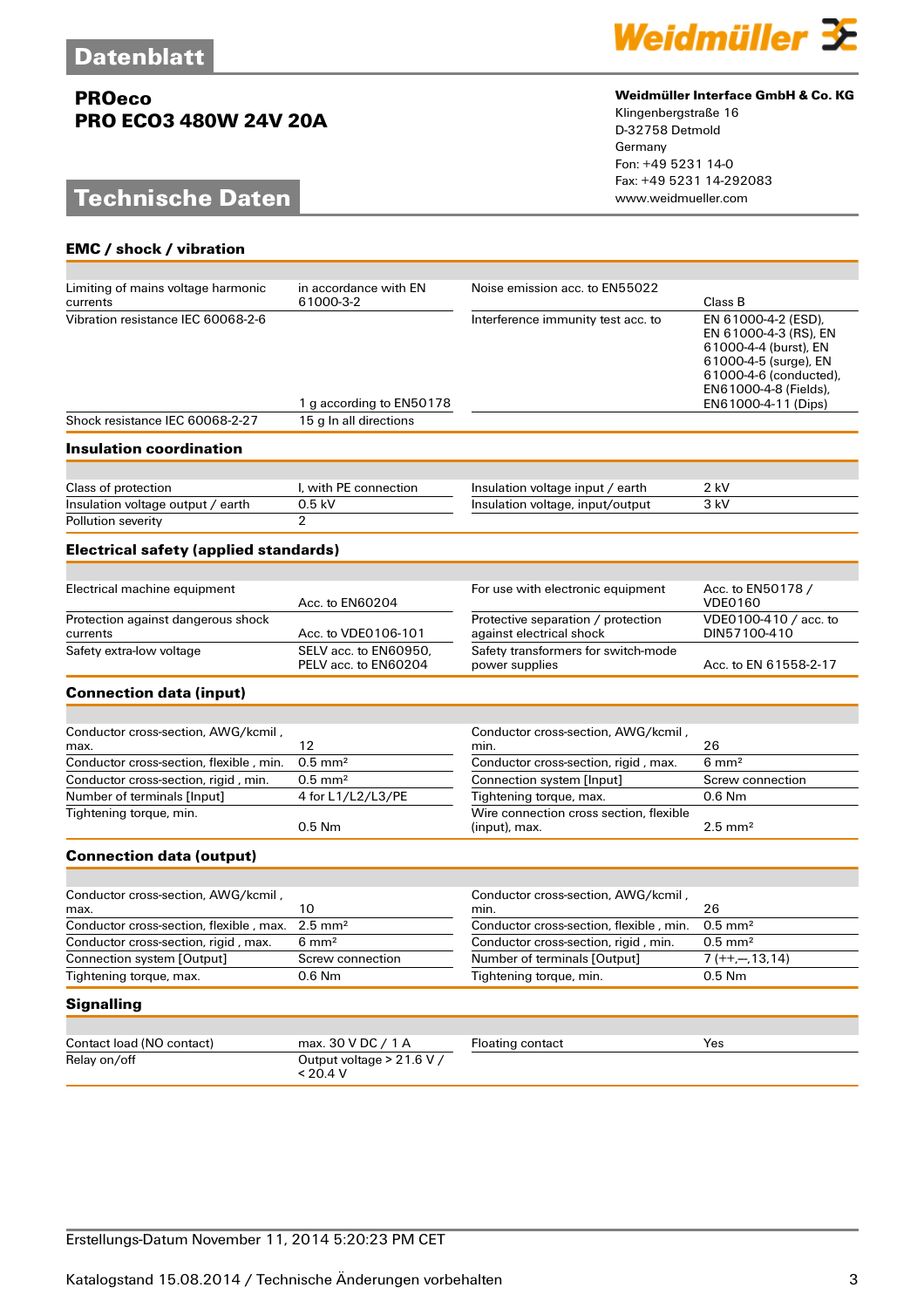**Approvals**

# **PROeco PRO ECO3 480W 24V 20A**

# **Technische Daten**



## **Weidmüller Interface GmbH & Co. KG**

Klingenbergstraße 16 D-32758 Detmold Germany Fon: +49 5231 14-0 Fax: +49 5231 14-292083

| . .                              |                                                                                                                              |                         |  |
|----------------------------------|------------------------------------------------------------------------------------------------------------------------------|-------------------------|--|
| Institute (cULus)                |                                                                                                                              | Certificate no. (cULus) |  |
|                                  |                                                                                                                              |                         |  |
|                                  |                                                                                                                              |                         |  |
|                                  | LISTED                                                                                                                       | E258476                 |  |
| <b>Classifications</b>           |                                                                                                                              |                         |  |
| eClass 6.2                       | 27-04-90-04                                                                                                                  |                         |  |
| <b>Product information</b>       |                                                                                                                              |                         |  |
| Descriptive text ordering data   |                                                                                                                              |                         |  |
|                                  | The internal varistor found in a switch-mode power supply does not replace the need for surge protection within<br>a system. |                         |  |
| <b>Approvals</b>                 |                                                                                                                              |                         |  |
| Approvals                        |                                                                                                                              |                         |  |
|                                  |                                                                                                                              |                         |  |
|                                  |                                                                                                                              |                         |  |
| <b>ROHS</b>                      | Conform                                                                                                                      |                         |  |
| <b>Downloads</b>                 |                                                                                                                              |                         |  |
|                                  |                                                                                                                              |                         |  |
| Package insert                   | <b>Operating instructions</b>                                                                                                |                         |  |
| <b>Declaration of Conformity</b> | K562_01_14.pdf                                                                                                               |                         |  |
| <b>3D Modell</b>                 |                                                                                                                              |                         |  |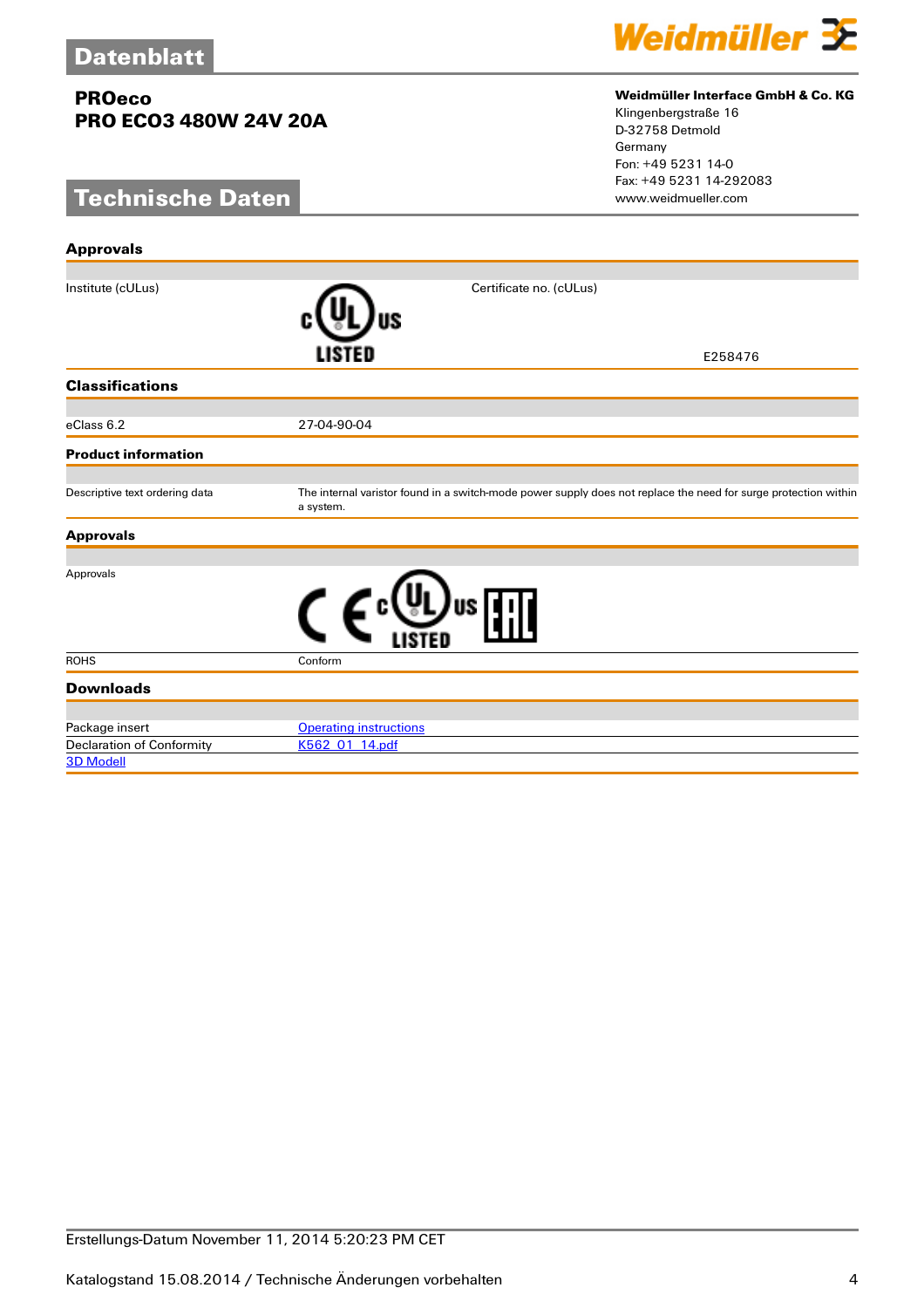# **Zeichnungen**



Pay attention to polarity of DC connection



## **Weidmüller Interface GmbH & Co. KG**

Klingenbergstraße 16 D-32758 Detmold Germany Fon: +49 5231 14-0 Fax: +49 5231 14-292083

## **Electric symbol Derating curve**

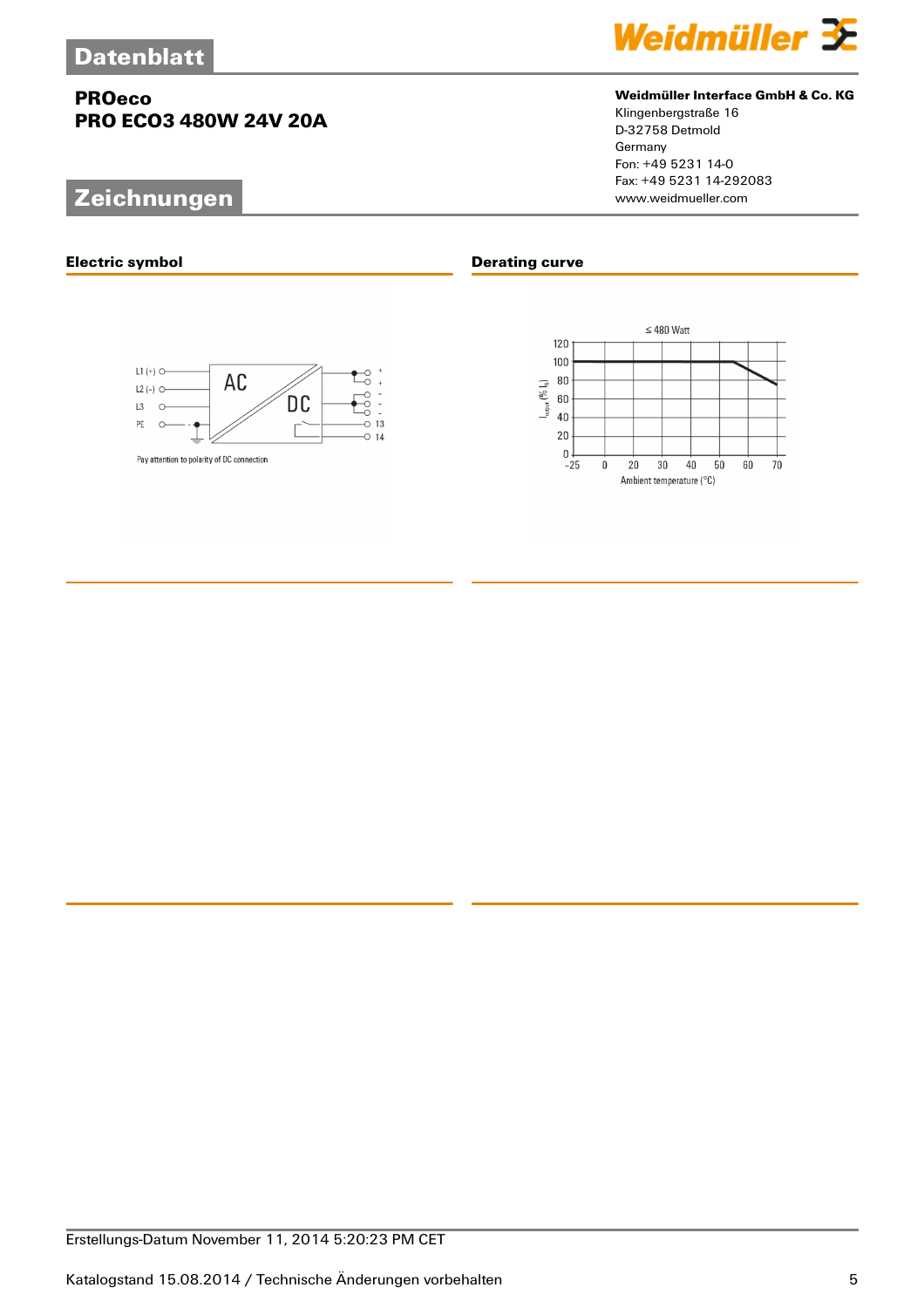# **Addresses worldwide**

# Let's connect.



Weidmuller Middle East FZE Warehouse 03-79 SAIF-Zone SAIF-ZUIJE<br>P.O. BOX 8591 Sharjah<br>Telephone<br>65572723 e number +971 65572723 Fax number +971 65572724 wme.info@weidmueller.com

**AO Angola** Please contact Phambili Interface South Africa

**AR Argentina**

CPI SA<br>Bauness 2660 Bauness 2660 C1431DOF Buenos Aires Telephone number +54 11 4523 8008 Fax number +54 11 4522 0546 info@cpi.com.ar www.cpi.com.a

**AT Austria** Weidmüller GmbH IZ NOE Süd Straße 2b, Obj<br>M 59 พ ออ<br>2355 Wiener Neudorf 2355 Wiener Neudorf Telephone number +43 2236 67080 Fax number +43 2236 6708-899 office.at@weidmueller.com www.weidmueller.com

**AU Australia** Weidmüller Pty. Ltd.<br>PO BOX 6944 PO BOX 6944 Huntingwood 2148 Huntingwood Drive 43 Huntingwood NSW 2148 Telephone number +61 2 9671 9999 Fax number +61 2 9671 9911 info@weidmuller.com.au www.weidmuller.com.au

**AZ Azerbaijan** Representative Office Rashad Mahmudov Demirchi Tower, 4th floor 37, Khojali ave. AZ 1025 Baku Telephone number +994 12 488 80 36 Fax number +994 12 488 80 37 rashad.mahmudov@ weidmueller.com



**BA Bosnia and Herzegovina** Please contact our Representative Office Weidmüller Interface GmbH & Co. KG Serbia

> BIG electric d.o.o Mladena Stojanovića 117A 78000 Banja Luka Telephone number +387 51926277 Fax number +387 51926277 bigelectric@blic.net www.bigelectric.ba



or

**Belgium**<br>
Weidmüller Benelux B. V.<br>
6 en 7<br>
6 en 7<br>
1930 Nossegem<br>
Telephone number +32 2<br>
752 40 70<br>
Fax number +32 2 751 36 06 info@weidmueller.be www.weidmueller.be



Weid-Bul EOOD Bul. "Kliment Ohridski" 13 1756 Sofia Telephone number +359 2 963 2560 Fax number +359 2 963 1098 sofia@weidbul.com www.weidbul.com

**Bahrain** Khayber Trading Company P.O Box 1976 Manama Telephone number +973 720747 Fax number +973 720331 khayber@batelco.com.bh

**BR Brazil** Weidmuller Conexel do Brasil Conexões Elétricas Ltda. Av. Presidente Juscelino, 642 - Piraporinha Diadema, São Paulo 09950-370 Telephone number +55 (11) 4366-9600 Fax number +55 (11) 4362- 1677 vendas@weidmueller.com.br www.weidmueller.com.b



**BY Belarus** TECHNIKON Ltd. Nezavisimosti pr. 177-9 220125 Minsk \_\_\_ .\_\_ ..........<br>Telephone number +375 17<br>393-11-77 393-11-77 Fax number +375 17 3930080 wm@technikon.by

**CA Canada** W Interconnections Canada



**CG Congo** Please contact Phambili Interface South Africa

**CH Switzerland** Weidmüller Schweiz AG Rundbuckstraße 2 8212 Neuhausen am<br>Rheinfall SH Rheinfall SH Telephone number +41 52 674 07 07 Fax number +41 52 674 07 08 info@weidmueller.ch www.weidmueller.ch



Providencia 7500859 Telephone number +56 2 341 1271 Fax number +56 2 341 1275 felipe@atsintech.com www.atsintech.com

CPI CHILE LTDA Av. Presidente Frei Montalva 6001, 47 complejo el cortijo Santiago - Conchali Telephone number +562 963 8440 Fax number +562 963 8440 cpi@cpichile.cl www.cpichile.cl



22195008 Fax number +86 512- 68417505 customer.hotline@ weidmueller.com.cn www.cnweidmuller.com **CO Colombia** Automatización Avanzada S. A. Carrera 97 No., 24 c - 23 Bodega 4 110911 Bogotá-D.C. Telephone number +57 (1) 547-8510 Fax number +57 (1) 422- 3044 comercial@ automatizacionavanzada.com www. automatizacionavanzada.com



**CZ**<br> **Czech Republic**<br>
Lomnického 5/1705<br>
140 00 Praha 4<br>
Telephone number +420 244<br>
001 400 Fax number +420 244 001 499 office@weidmueller.cz www.weidmueller.cz

**DE** Germany<br>
Weidmüller GmbH & Co. KG<br>
Ohmstraße 9<br>
Postfach 30 54<br>
Postfach 30 54<br>
32720 Detmold Telephone number +49 5231 1428-0 Fax number +49 5231 14- 292083 weidmueller@weidmueller.de www.weidmueller.de

**DK**<br>
Weidmüller Danmark<br>
Vallensbækvej 18A<br>
2605 Brøndby<br>
Telephone number +45<br>
27747800 kundeservice@weidmuller.dk www.weidmuller.dk

**ECUADOR<br>
Elsystec S. A., Electricidad<br>
Sistemas y Tecnología<br>
Vasco de Contreras N35-251<br>
y Mañosca<br>
Quito - Pichincha** Telephone number +593 22456510 Fax number +593 22456755 Elsystec@uio.satnet.net

**EE Estonia** Please contact our Representative Office Weidmüller Interface GmbH & Co. KG Latvia

> Soots Interface OÜ Pärnu mnt 142 11317 Tallinn Telephone number +372 609 6933 Fax number info@sootsinterface.ee www.sootsinterface.ee or



26229000 Fax number +202 26221555 stdelec@rite.com **ES Spain** Weidmüller, S. A. Narcis Monturiol 11-13, Pol. Ind. Sudoeste 8960 Sant Just Desvern - Barcelona Telephone number +34 934 803 386

Fax number +34 933 718

weidmuller@weidmuller.es www.weidmuller.es

055



**FI Finland** Weidmüller Suomi,<br>Weidmüller Aktiebolagetin<br>sivuliike<br>Koy Plaza Vivace Äyritie 8C FI 1510 Vantaa Telephone number +358 20 7351300 Fax number +358 800 114 667 asiakaspalvelu@weidmuller.fi www.weidmuller.fi



12, Chaussée Jules César BP 263 Osny 95523 Cergy-Pontoise Cedex Telephone number +33 1 34 24 55 00 Fax number +33 1 34 24 55 01 mail@weidmuller.fr

**GB Great Britain** Weidmüller Ltd.<br>Klippon House Klippon House Centurion Court Office Park, Meridian East, Meridian Business Park Leicester LE19 1TP

Telephone number +44 116 282 3470 Fax number +44 116 289 3582 marketing@weidmuller.co.uk www.weidmuller.co.uk

**GE Georgia** Please contact our Representative Office Rashad Mahmudov Azerbaijan.



Fax number +30 210 2823233 info@weidmuller.gr www.weidmuller.gr



Prestelectro, Prestegard Electro, S.A. Avenida Petapa 44-22, Zona 12 Guatemala City Telephone number +502 2442-3346 Fax number +502 2476-8945 ventas@prestelectro.com



**HK Hong Kong**<br>
Weidmuller (Hong Kong)<br>
Limited Co. Ltd.<br>
Unit 1617, Metropolis Tower No. 10 Metropolis Drive, Hunghom, Kowloon Telephone number +852 3154 8088 Fax number +852 31548099 Info-hk@weidmueller.com.hk

> ElektroPARTNER d.o.o. Slavonska avenija 24/6 HR-10000 Zagreb Telephone number +385 (1) 6184 793 Fax number +385 (1) 6184 795 elektropartner@zg.t-com.hr www.elektropartner.hr



**HU Hungary** Weidmüller Kereskedelmi Kft. Budapest Gubacsi út 6. 1097 Telephone number +36 1 382 7700 Fax number +36 1 382 7701 info@weidmueller.hu www.weidmueller.hu



**ID Indonesia** PT. Nego Electrindo Ruko Mega Grosir Cempaka Mas Blok I No. 20 – 22 Jakarta 10640 Telephone number +62 21 42882255 Fax number +62 21 42882266 sales@negoelectrindo.co.id

**IE Ireland** Please contact Weidmüller Ltd. Great Britain



23/25, Embar Street 49222 Petach-Tikva P.O. Box 1 00 49 49222 Petach-Tikva سی ہے۔<br>Telephone number +972<br>3-923-3601 3-923-3601 Fax number +972 3-923- 4601 shay@uriel-shay.com www.uriel-shay.com

ATEKA Ltd. 4, Ha Tavor lane Industrial area Segula 49691 Petach-Tikva P.O. Box 4710 Petach-Tikva Telephone number +972 73-200-1311 Fax number +972 3-924 4245 marketing@ateka.co.il www.ateka.co.il

**IN R**epresentative Office<br>
Representative Office<br>
Pvt. Ltd.<br>
12th Lane North Avenue, Opp<br>
Joggers Park,<br>
Kalyani Nagar, Pune<br>
411 006 Telephone number +91 20- 41290090 Nitish.Rajan@weidmueller.de www.weidmueller.com

**IS Iceland** Samey Automation Center Lyngas 13 210 Garoabaer

Telephone number +354 510 5200 Fax number +354 5 10 5201 Samey@samey.is www.camevie



www.weidmuller.it **JM Jamaica**



Trans Jordan for Electro PO Box 33 06 07 Amman Telephone number +962 6 533 2020 Fax number +962 6 533 5800 transjordan@batelco.jo







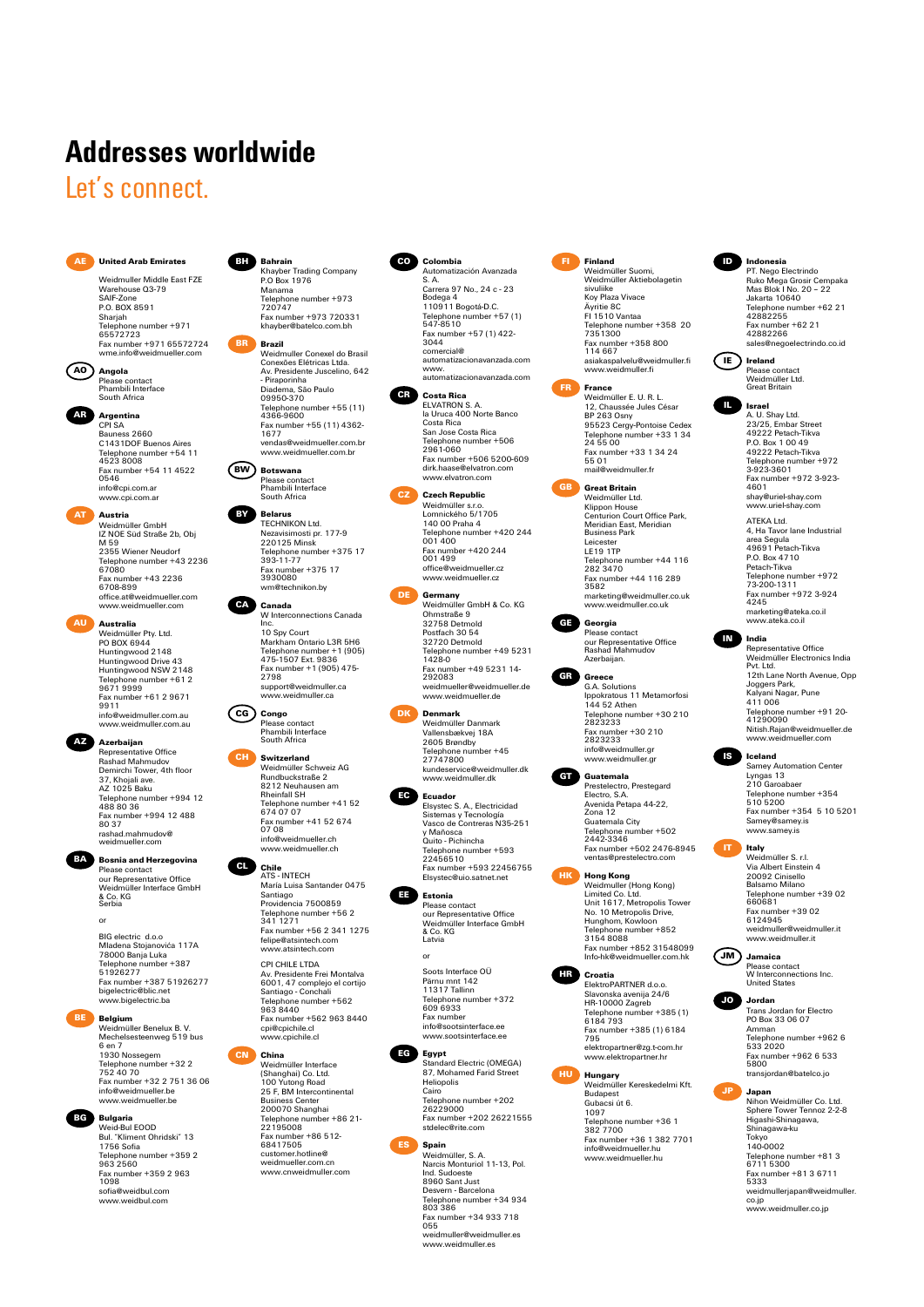

**Let's connect.**

You can find all Weidmüller addresses and your local contact on the internet at: www. weidmueller.com/countries

**KE Kenya**

Please contact Phambili Interface South Africa

**KR Korea**

Weidmuller Korea Co. Ltd. 9th floor, Wonbang B/D Samseong 2-Dong, Gangnam-Gu Seoul 143-42 Telephone number +82<br>2-516-0003 2-516-0003 Fax number +82 2-516-0090 info@weidmuller.co.kr www.weidmuller.co.kr

**KW Kuwait** Kana Controls General Trading & Contracting Co. W. L. L. Al Rai Industrial Area, Plot 28-30, St. 31 13016 Safat<br>B P 25593 B.P. 25593 Telephone number +965 4741373 Fax number +965 4741537 info@kanacontrols.com



**LB Lebanon** Progress Engineering & Trading Enterprises Al Nahr Street Beirut 11-1111 Telephone number +961 1<br>444 664 444 664 Fax number +961 1 561 880 progress@inco.com.lb



**LT Lithuania** Please contact our Representative Office Weidmüller Interface GmbH & Co. KG Latvia

ELEKTROS IRANGA Tinklu g. 29 a LT-5319 Panevezys Telephone number +370 (45) 582 828 Fax number info@eliranga.lt or

**LU Luxembourg** Please contact Weidmüller Benelux B. V. Netherlands

**LV Latvia** SIA Abi4 Daugavgrivas 31b Riga, LV-1007 Telephone number +371 674 70999 Fax number +371 676 24562 abi\_4@tvnet.lv

> Representative Office Weidmüller Interface GmbH & Co. KG Udens str. 12-118 Riga, LV-1007 Telephone number +371 29254766 Fax number +371 674 65637 usus /<br>Ilgonis.rudaks@weidmueller. com www.weidmueller.com



**MD Moldova** BERHORD A & D srl 79/1, str. Milescu Spartaru MD-2075 Chisinau Moldova Telephone number +373 (22) 815002 Fax number +373 (22) 815007 atiuleanu@berhord.com www.ad.berhord.com



Please contact<br>our Representative Office<br>Weidmüller Interface GmbH<br>& Co. KG<br>Serbia.

**MG Madagascar** Please contact Phambili Interface South Africa

or

**MK Macedonia** Please contact our Representative Office Weidmüller Interface GmbH & Co. KG Serbia



ELEKTRO - SMK dooel UL. III Makedonska brigada b.b. 1000 Skopje Telephone number +389 22460295 Fax number Elektro-smk@telekabel.net.mk

**MT Malta France<br>E. S. S., Electrical Supplies &<br>Services Ltd.** Services Ltd. San Gwakkin Road Mriehel

Telephone number +356 21255777 Fax number +356 21255999 robert.agius@ess.com.mt

**MU Mauritius** Mubelo Electrical Ltd. Office 26, Gateway building, St Jean Road Quatre Bornes Mauritius Telephone number +230 4670989 Fax number +230 4654051 richard.mubelo@orange.mu

**MW Malawi**



Please contact Phambili Interface South Africa **MX Mexico** W Interconnections S. A. DE C. V. Blvd. Hermanos Serdán 698, Col. San Rafael Oriente 72029 Puebla Telephone number +52 (222) 268 6227 Fax number +52 (222) 286 6242 clientes@weidmuller.com.mx

**MY Malaysia** Connect Plus Technology Sdn Bhd No. 43, Jalan PJS 11/22, Bandar Sunway 46150 Petaling Jaya Selangor Darul Ehsan Telephone number +60 3 5633 7363 Fax number +60 3 5633 6562 paul@cptech.com.my

www.cptech.com.my **MZ Mozambique** Please contact Phambili Interface South Africa

**NA Namibia** Please contact Phambili Interface South Africa

**NG Nigeria** Please contact

**NL Netherlands** Weidmüller Benelux B. V. Franciscusweg 221 1216 SE Hilversum P.O. Box 1505 1200 BM Hilversum Telephone number +31 35 626 12 61 Fax number +31 35 623 20 44 info@weidmuller.nl www.weidmuller.nl



Telephone number +47 66 98 33 50 Fax number +47 66 98 09 55 firmapost@jfknudtzen.no www.jfknudtzen.no **NZ New Zealand** Cuthbert S. Steward Ltd. Cumpert S. Store<br>27 Te Puni Street<br>Petene Petone<br>PO Box 38496 PO Box 38496 Wellington Mail Centre 5054 Telephone number (04) 568 6156

Sivilingeniør J.F. Knudtzen AS Billlingstadsletta 97

1396 Billingstad PO Box 160 1378 Nesbru

**NO Norway**

Fax number (09) 489 1752 csl@cuthbertstewart.co.nz Cuthbert S. Steward Ltd 4 Fred Thomas Drive Aon Building, Ground Floor, South Entry Takapuna PO Box 100 338 North Shore City 745 Telephone number (09) 489

1751 Fax number (04) 568 6056 cslak@cuthbertstewart.co.nz **OM Oman** DAN INTERNATIONAL LLC. Ghala St. 111 BP 2901<br>Seeb Seeb Telephone number +968 5036 77 Fax number +968 5037 55 yedu@danintl.com



Calle Ortiz de Zevallos No. 105, Urb. San Antonio 18 Lima, Miraflores

Telephone number +51 1 447 5608 info@impexinca.pe www.impexinca.pe

J & W CIA. S. A. Calle 6 Mz. D Lte. 23, Urb. Ind. Grimanesa nta.<br>01<br>Calleo

Callao Telephone number +51 1 572 2539 Fax number +51 1 572 0152 contacto@jwcia.com www.jwcia.com



com **PK Pakistan**<br>Automation Controls (Pak) Automation Controls (Pak) Apartment No. 33 C III, Chenab Block, Allama Iqbal Town Lahore Telephone number +92 42 37809948 Fax number +92 42 37809950

nadeem@acpak.com.pk www.acpak.com.pk **PL Poland** Weidmüller Sp. z. o. o. ul. Ogrodowa 58 00-876 Warszawa Telephone number +48 22 510 09 40

 $\frac{600040}{6}$  Fax number +48 22 510 09 41 biuro@weidmuller.com.pl www.weidmuller.pl

Please contact W Interconnections Inc. United States



without representation abroad (

Sales company

**PT Portugal** Portugar<br>Weidmüller Sistemas de<br>Interface S. A. Interface S. A. Estrada Outeiro Polima, R. Augusto Dias da Silva, Lote B - Esct. 2 São Domingos de Rana 2785-515 Abóboda Telephone number +351 214 459 191 Fax number +351 214 455 871 weidmuller@weidmuller.pt www.weidmuller.pt

**PY Paraguay** Please contact CPI SA Argentina



Petroleum Technology Co.<br>W.L.L. W.L.L. PO Box 16069 5th Floor Toyota tower Telephone number +974 44419603 Fax number +974 44419604 petrotec@qatar.net.qa www.petrotec.com.qa



**Romania**<br> **Representative Office** Weidmüller Interface GmbH & Co. KG Ionescu Crum Street, No. 1, 1st Tower, 1st Floor, Office 4 500446 Brasov - Brasov Business Park Telephone number +40 (268) 446 222 Fax number +40 (262) 205 410 205 4 IO<br>claudiu.totea@weidmueller.<br>com com www.weidmueller.com



**RS**<br>
Representative Office<br>
Weidmüller Interface GmbH<br>
& Co. KG<br>
Ustanicka 189, III sprat lokal 7a

11050 Beograd Telephone number +381 112885274 Fax number +381 112885274 zoran.rabrenovic@ weidmueller.com

TeLa Elektrik d.o.o. Ul.Dr Drage Ljočić 6 Beograd Telephone number +381 11 2772 415 Fax number +381 11 2772 850 office@tela.rs www.tela.rs



OOO Weidmüller Warshavskoye highway, 25 A, bld. 6 Moskau 117105 Telephone number +7 (495) 771-69-40 Fax number +7 (495) 771- 69-41 69-41<br>Info@weidmueller.ru www.weidmueller.ru

**SA Saudi Arabia**

Al Abdulkarim Holding Co. P.O. Box 4 Dammam 31411 Telephone number +966 3 8337110 Fax number +966 3 8829547 E-mail salehsk@akh.com.sa www.weidmueller.ae

Saudi Electric Supply Company (SESCO) P.O. Box 32 98 P.O. Box 32 98<br>Al Khobar 31952 Telephone number +966 3 8829546 Ext. 3030 Fax number E-mail Safdar.Malik@sescogex.com www.sesco-gex.com



**SG Singapore** Weidmüller Pte. Ltd. 70 Bendemeer Road # 04-03 Luzerne Building Singapore 339940 Telephone number +65 6841 5311 Fax number +65 6841 5377 info@weidmuller.com.sg www.weidmuller.com.sg

**SI Slovenia** Elektrospoji d. o. o. Stegne 27 SI- 1000 Ljubljana Osrednjeslovenska Telephone number +386 1 511 3810 Fax number +386 1 511 1604 info@elektrospoji.si www.elektrospoji.si

**SK Slovakia** ELEKTRIS s.r.o. Elektrárenská 1 831 04 Bratislava Telephone number +421 2/4920 0113 Fax number +421 2/4920 0119 bratislava@elektris.sk

**SV El Salvador**

Prestegard Electro 11 Avenida Norte No. 240 Edificio Salazar No. 2 San Salvador Telephone number +503 2271 1690 Fax number +503 2221 3851 prestegard@navegante.com.sv

**SY Syria** Please contact Weidmuller Middle East FZE United Arab Emirates

**SZ Swaziland** Please contact Phambili Interface South Africa

**TH Thailand** Pisanu Engineering Co. Ltd. Kwang Dingaeng, Khet Dingaeng 800/2 Soi Trakulsuk, Asoke-dindaeng Road Dindaeng, Bangkok 10400 Telephone number +66 2 248 2896 Fax number +662 105 6301 ecsales@pisanu.co.th

www.pisanu.co.th Representative Office Weidmüller Pte. Ltd. 37/F, Sathorn Square Building 98 North Sathorn Road Bangkok, Silom Bangrak 10500 Telephone number +66 2 105 6300

Fax number +66 2 642 9220 info@weidmuller.com.sg **TN Tunisia** Please contact Weidmüller E. U. R. L.



Weidmüller Elektronik Ticaret Ltd. Sirketi Kavacik Mah. Orhan Veli Kanik Caddesi 9/1 34810 Beykoz / Istanbul Telephone number +90 (216) 537 10 70 Fax number +90 (216) 537 10 77 info@weidmuller.com.tr www.weidmuller.com.tr